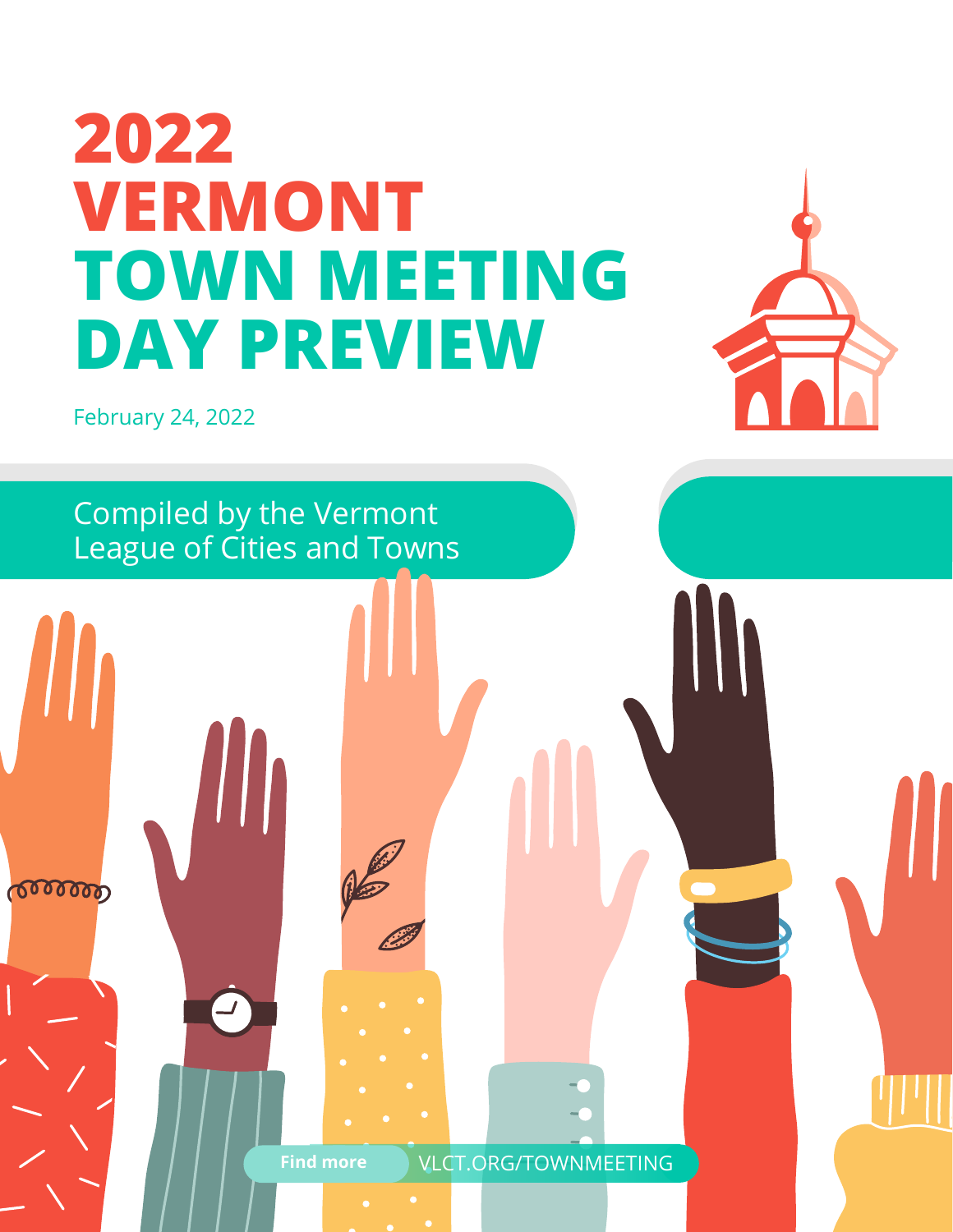## **Summary**

#### *From Executive Director Ted Brady*

Town Meeting Day is changing. Since 2019, the pandemic has caused thousands of people who would normally show up to vote from the floor to vote early, by mail, or in a voting booth. According to data collected by the Secretary of State's Office, before the pandemic, more than 75 percent of Vermont cities and towns used a floor vote for at least part of their town meeting. In 2022, only about 25 percent will. But while that statistic is shocking – and concerning to some Town Meeting Day purists – we shouldn't look past the most important part of Town Meeting Day: what we are voting for or against.

To help our members get a sense of what municipal officials across the state are working on, VLCT asked its members to share their town meeting warnings. After reviewing 3,205 individual articles on 211 warnings and studying data collected by the Secretary of State's Office, we identified the most common ballot items, articles that reflect the most pressing needs of government, and a few questions that are just plain interesting.

This year 41 communities are considering allowing retail cannabis operations in their communities. That's a record high (excuse the pun), and more than the 33 municipalities that have approved those operations in the past two years. Many of these articles are the result of citizen-led campaigns that touched off interesting selectboard debates. VLCT has been trying to convince policymakers in Montpelier that towns need a share of the tax and fee revenues from these new retail operations. So far, that request, while supported in the Senate, has been opposed in the House, This year, a bill passed in the House that caps municipal fees on cannabis operations to \$100 while capping state fees at \$100,000.

About twenty communities have local option taxes in place and so will have the authority to collect a one percent local option sales tax on the retail sale of cannabis later this year. Voters in at least four other communities – Barre City, Fair Haven, Montgomery, and Woodstock – will consider implementing local option taxes this year. That leaves more than 220 municipalities with no increase in revenue, despite the state predicting cannabis sales tax to generate tens of millions of dollars.

Voters around Vermont will find more than 40 articles on ballots across the state this year that could change the way their municipalities operate. Most of these measures relate to increasing capacity in a community, from adopting the town manager form of government, to transitioning away from elected listers and auditors, to removing policing powers from elected constables, to expanding the size of a selectboard. Running a local government just isn't as simple as it used to be.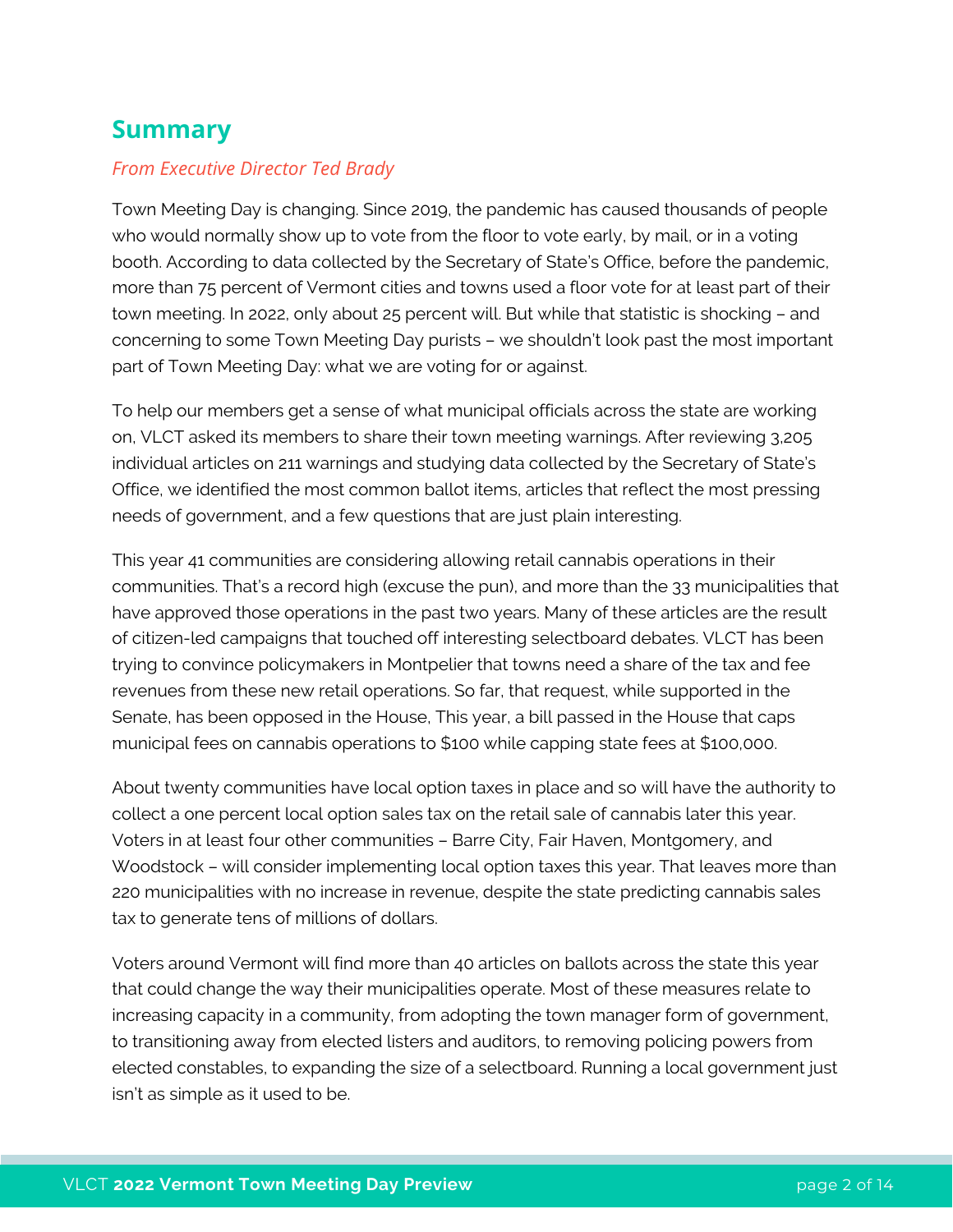The clearest indication of a community's priorities comes in the form of a municipal budget. Vermonters in nearly every community will be asked to support municipal budgets ranging from a few hundred thousand dollars to \$50 million or more in our larger cities. There are some big infrastructure projects on the table, most notably two infrastructure bonds in Burlington totaling \$50 million, a \$25 million wastewater upgrade in Vergennes, a \$16.7 million wastewater system in Colchester, and a package of \$25 million of wastewater, road, and land acquisition projects in Montpelier. Voters in southwestern Vermont will consider supporting a \$13.5 million fieldhouse. Some other notable ballot items include renovations to town offices, new public safety facilities, and, of course, dozens of fire truck, road grader, and dump truck purchases.

Voters in a handful of communities will have the chance to tackle complex social, economic, and environmental issues this Town Meeting Day. Two communities will consider adopting the Declaration of Inclusion in an effort to commit to diversity, equity and inclusion. Several communities in southeastern Vermont will consider questions related to immigration and law enforcement. Guilford will decide if it wants to be a "compassionate community." At least nine cities and towns will consider climate related articles – including Arlington, where they set a goal of becoming carbon neutral and propose to establish a fund to do so.

Many towns will also vote on whether to provide local nonprofit service agencies with anywhere from fifty dollars to tens of thousands of dollars to help run, for example, animal shelters, ambulance services, homeless prevention programs, and substance abuse disorder programs. Some communities ask their voters to vote on each appropriation individually, leading to ballots with as many as four dozen articles.

No Town Meeting Day would be complete without a few articles debating town and village mergers (Lyndon and Poultney), advisory items on ATVs, or the naming of a snowplow.

VLCT heard from dozens of our members leading up to Town Meeting Day. Our Municipal Assistance Center fielded questions ranging from how to properly warn meetings, to how to transition to Australian ballot, to how to word ballot items on cannabis. We even called in all-star Westford Town Moderator Ed Chase to help tune up town meeting moderators. Now our members wait for the big day. Their citizens ultimately have just two choices when they vote, whether it be from the floor or on a ballot: Yes or No. Our members will be counting the yeas and nays in the coming days, and VLCT will be ready to help turn those articles into actions in the weeks, months, and years to come.

The full report starts on page 5, right after our By The Numbers infographic.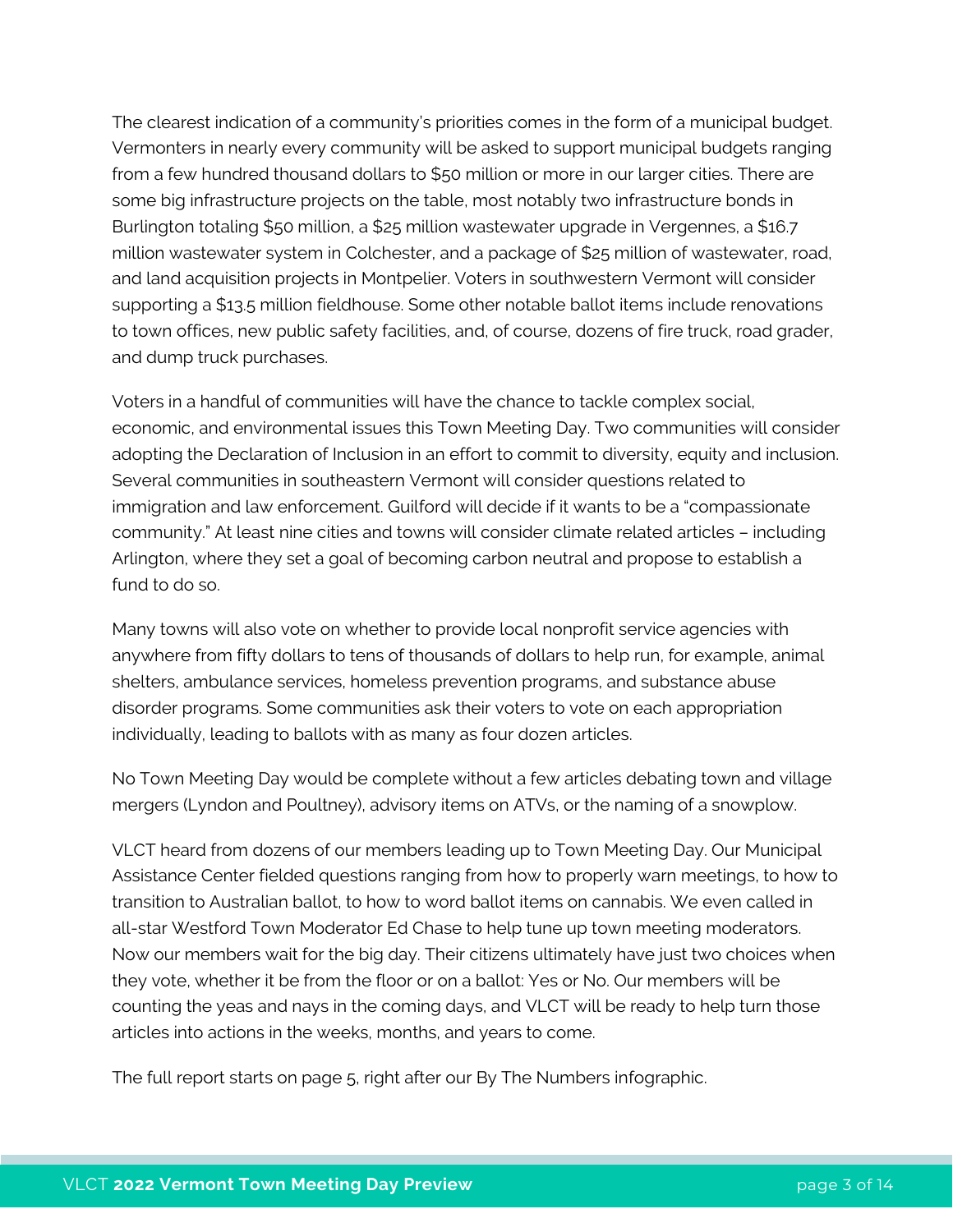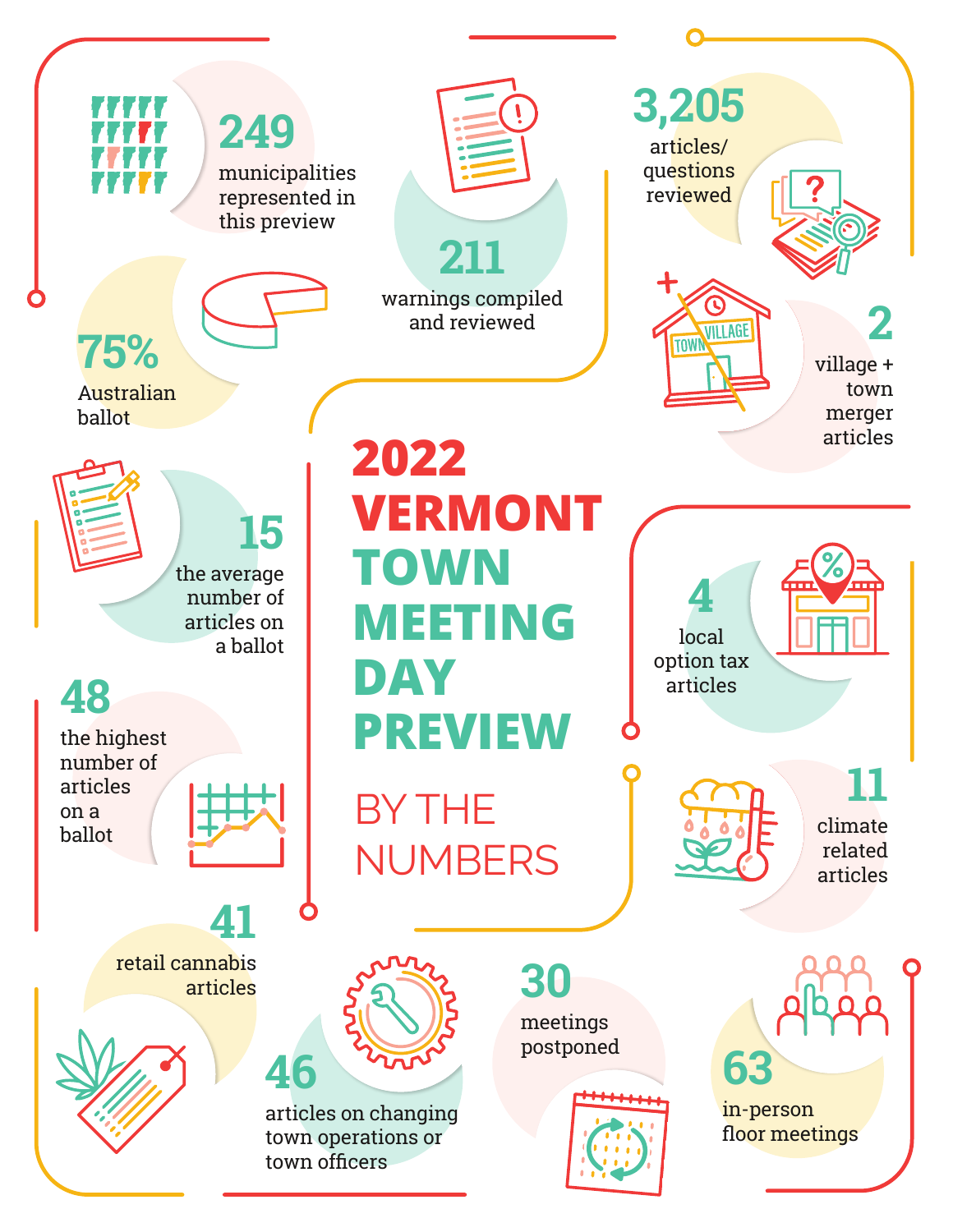# **How Are Municipalities Holding Town Meeting?**

#### *About 75 percent of cities and towns are voting by Australian ballot in 2022*

The pandemic has driven many cities and towns to once again vote by Australian ballot. On January 14, the governor signed S.172, which became Act 77. The legislation:

- allowed municipalities to postpone their 2022 annual municipal (a.k.a. "town") meeting to a later (and potentially safer) date (leaving it up to the municipality's legislative body to determine the later date);
- allowed municipalities to apply the Australian ballot system to its annual town meeting held in 2022 by vote of its legislative body;
- allows municipalities to conduct the public informational hearings associated with utilizing the Australian ballot system by electronic means, without designating a physical location;
- clarifies that municipal officers will serve until the annual meeting and when successors are chosen if a legislative body chooses to move the date of the 2022 annual meeting; and
- authorizes the Secretary of State to waive statutory deadlines or other provisions (including those in municipal charters) related to a municipal election as necessary in order for a municipality to apply the Australian ballot system to its annual meeting.

Note that this act specifically prohibits municipalities from using this temporary authority to permanently switch to Australian ballot voting for any and all articles, for any subsequent municipal elections. Municipalities that want to permanently convert to Australian ballot voting (and which had not done so prior to any pandemic-related legislation) will need to conduct a floor vote on the matter at another time.

While some communities use the same voting method to consider all town business, some use different voting methods to elect town officers, approve budgets, or consider town questions. They may vote by Australian ballot for their town officers but still rely on a floor vote for the town budget, or vice versa. Our analysis of warnings and survey data collected by the Secretary of State's Office reveals that fewer communities are using floor votes to conduct all three types of business.

Only 63 municipalities of the 249 listed in the Secretary of State's data reported plans to have floor votes in 2022. This number appears to be even lower than last year, when 90 communities reported switching to Australian ballots to the Secretary of State and 123 reported having some form of a floor vote (though many were delayed).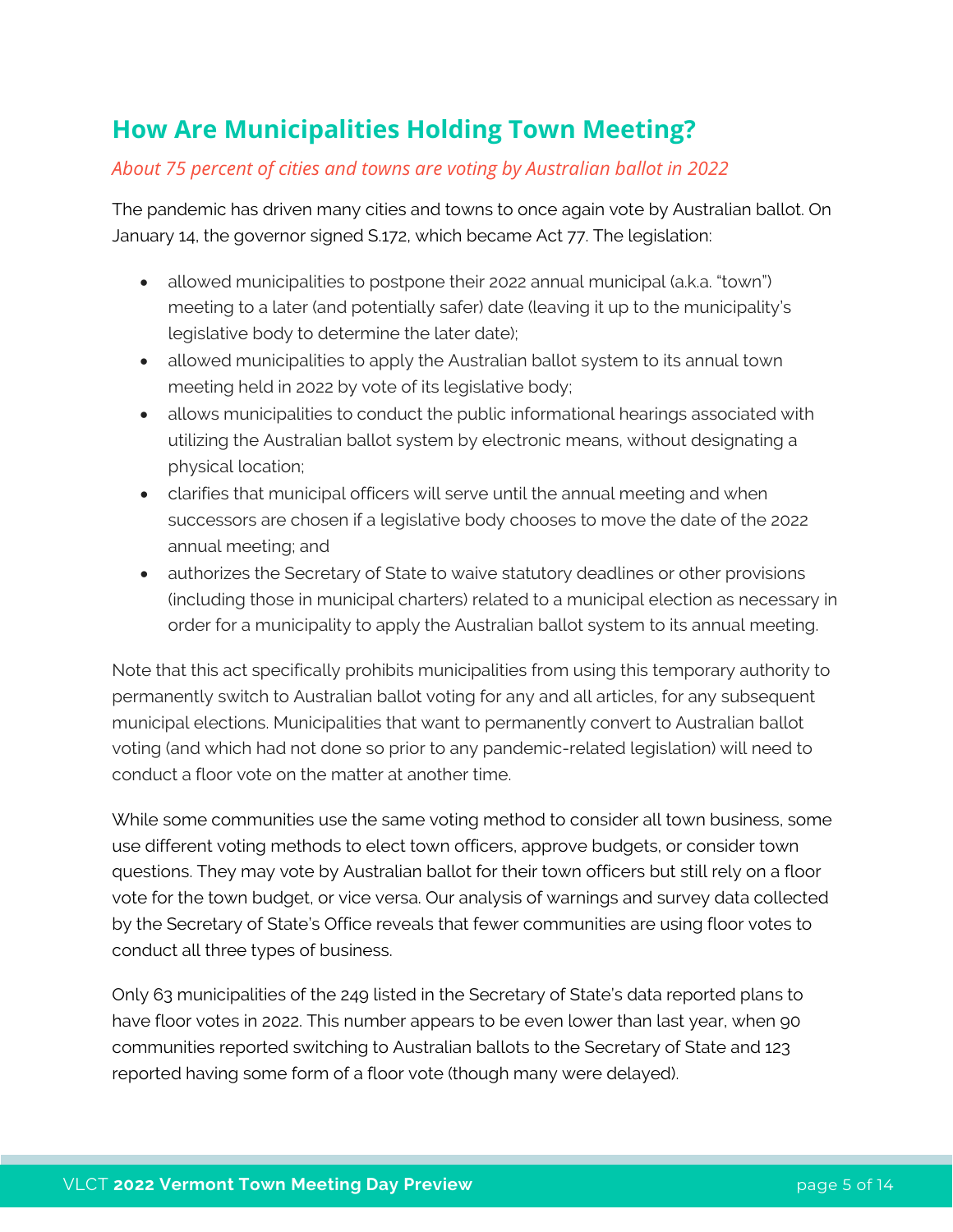In an effort to compare a pre-COVID year to this year, VLCT looked at the Secretary of State's survey reports entitled "Voting Methods By Town and School District" from 2019 to 2021. We tallied up the towns that reported having floor meetings for budgets, town officers, or town questions for each year. This table represents our findings.

| <b>Year</b>                                                        | <b>Number of Municipalities Responding to Secretary of</b><br><b>State Survey Using Floor Voting for Town Officers,</b><br><b>Budgets, or Town Questions</b>                                                                                                                                                         |
|--------------------------------------------------------------------|----------------------------------------------------------------------------------------------------------------------------------------------------------------------------------------------------------------------------------------------------------------------------------------------------------------------|
| 2019                                                               | 185 (166 that use floor votes for town budgets, plus 18 that require                                                                                                                                                                                                                                                 |
| (239 municipalities                                                | it for town questions that do not require floor votes for budgets,                                                                                                                                                                                                                                                   |
| responded to                                                       | and 1 that reports requiring floor votes for town officers but not                                                                                                                                                                                                                                                   |
| survey)                                                            | budgets or town questions)                                                                                                                                                                                                                                                                                           |
| 2020                                                               | 161 (148 that use floor votes for town budgets, plus 11 that report                                                                                                                                                                                                                                                  |
| (208 municipalities                                                | using floor votes for town questions that do not use it for town                                                                                                                                                                                                                                                     |
| responded to                                                       | budgets, plus two that report using floor votes for town officers                                                                                                                                                                                                                                                    |
| survey)                                                            | but not for town budgets)                                                                                                                                                                                                                                                                                            |
| 2021<br>(161 municipalities<br>responded to<br>survey)             | 123 (114 that use floor votes for town budgets, plus 9 that report<br>using floor votes for town questions.) The survey included a<br>question asking if the community moved to Australian ballot for<br>budgets, officers or town questions. Ninety municipalities reported<br>moving to Australian ballot in 2021. |
| 2022*<br>(249 municipalities<br>included in polling<br>place info) | 63                                                                                                                                                                                                                                                                                                                   |
| Difference from                                                    | 122 fewer communities holding elections from the floor this year                                                                                                                                                                                                                                                     |
| 2019                                                               | compared to 2019.                                                                                                                                                                                                                                                                                                    |

Compiled from information available at [https://sos.vermont.gov/elections/election-info](https://sos.vermont.gov/elections/election-info-resources/town-meeting-local-elections/)[resources/town-meeting-local-elections/.](https://sos.vermont.gov/elections/election-info-resources/town-meeting-local-elections/)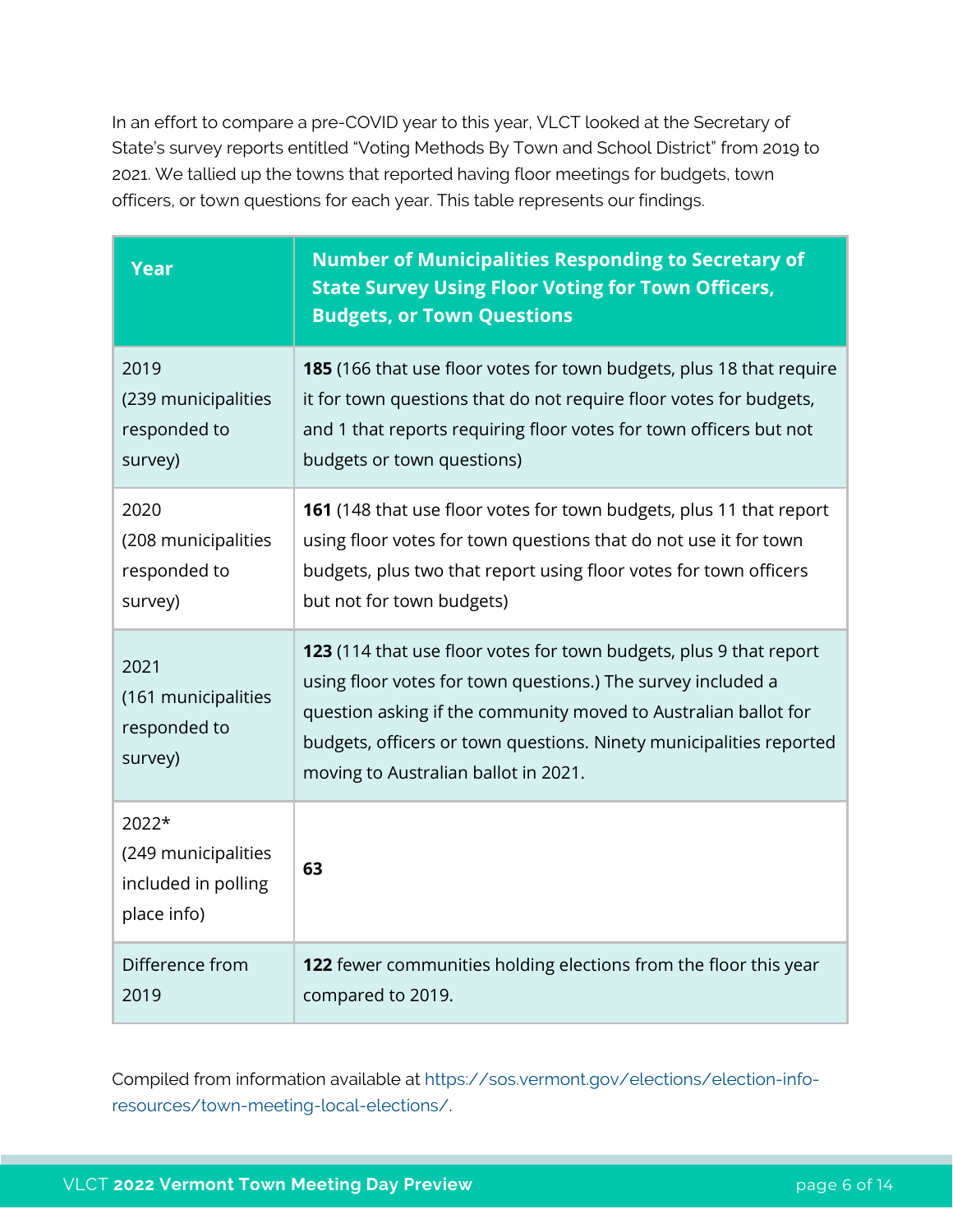\*For 2022, VLCT analyzed the Secretary of State's polling place survey data. This data was presented in a slightly different format than the 2019-2021 Voting Methods By Town and School District available at [https://sos.vermont.gov/elections/voters/polling-places/.](https://sos.vermont.gov/elections/voters/polling-places/)

VLCT estimates that about 30 of Vermont's 246 cities and towns have postponed their 2022 town meetings – likely to accommodate an in-person floor vote.

VLCT's analysis also noticed that at least two communities, Andover and Cornwall, are asking voters if they'd like to move town meeting to Saturday. We assume this is an attempt to make town meeting more accessible to their residents.

## **The Most Common Novel Ballot Item**

#### *Retail cannabis balloting items reach record high*

Two years ago, Vermont set out a plan to legalize the production, distribution, sale and possession of recreational cannabis, VLCT successfully fought to ensure each municipality had a say in whether they wanted cannabis retail operations in their community. Since then, at least 33 communities have "opted in," including:

Alburgh, Barton, Berlin, Bennington, Brandon, Brattleboro, Brownington, Burke, Burlington, Danby, Danville, Duxbury, East Burke, Jamaica, Johnson, Londonderry, Middlebury, Montgomery, Montpelier, Morristown, Pawlet, Peacham, Pownal, Randolph, St. Johnsbury, Salisbury, South Hero, Strafford, Sutton, Vergennes, Waterbury, Windsor, and Winooski,

In 2022, VLCT's warning analysis reveals that the following 41 communities are considering whether to allow retail cannabis operations:

Barre City, Bolton, Castleton, Chester, Derby, Eden, Essex Town, Fair Haven, Fayston, Ferrisburgh, Grand Isle, Hardwick, Hartford, Leicester Town, Manchester, Marlboro, Middlesex, Milton, Moretown, Mount. Holly, New Haven, Norton, Pittsford, Poultney, Proctor, Putney, Richford, Rockingham, Rutland City, Rutland Town, Sheldon, Springfield, St. Albans Town, Stockbridge, Stratton, Vernon, Waitsfield, Wallingford, Wilmington, Wolcott, and Woodstock.

VLCT's Municipal Assistance Center has been assisting many communities with questions about voting requirements for cannabis operations. We wrote [Model Town Meeting Articles](https://www.vlct.org/sites/default/files/documents/Resource/Model%20Town%20Meeting%20Articles_4.pdf) that translated the law into ballot items for towns. An evaluation of town meeting warnings clearly shows that towns used this guidance.

VLCT encourages all members to read up on the recently issued [guidance for](http://vlct.org/news/guidance-municipalities-cannabis-control-board)  [municipalities from the Cannabis Control Board.](http://vlct.org/news/guidance-municipalities-cannabis-control-board) 

This year, cannabis is a big topic of conversation in the legislature, where fee schedules and the revenue generated from taxing retail cannabis are being discussed. Unfortunately, the House has moved forward a bill, [H.701,](https://legislature.vermont.gov/bill/status/2022/H.701) that would cap municipal cannabis regulatory fees at \$100, while capping state fees at \$100,000. Worse, fewer than 20 towns – those with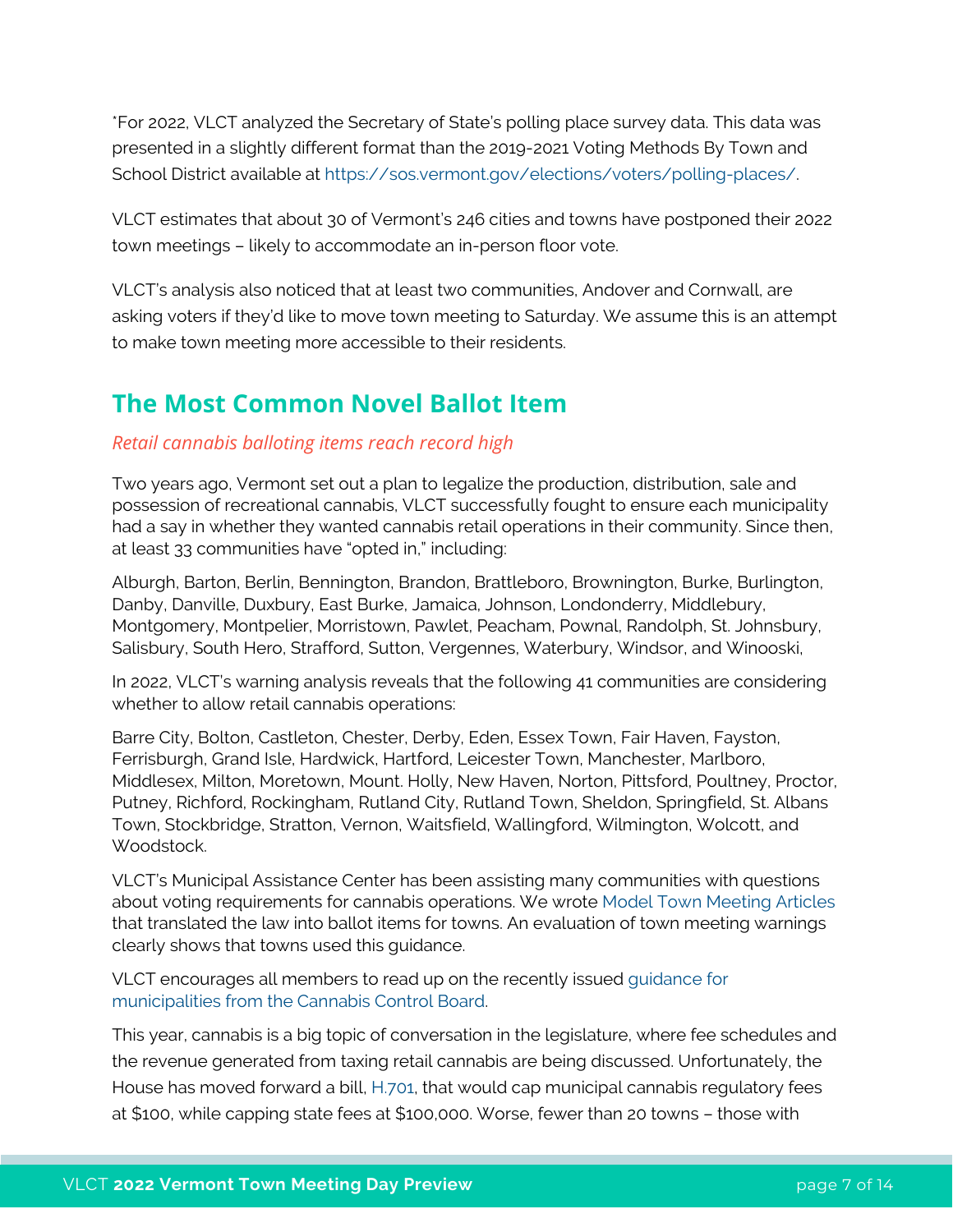existing option taxes in place – are set to share in the tens of millions of dollars in annual tax revenue retail cannabis is expected to generate. VLCT's advocacy team is following these developments closely.

# **Changing the Way Municipal Government Is Organized**

## *The increasing complexity and depth of municipal governance is forcing communities to find full-time help*

Town Meeting Day is a natural fit for rearranging how municipalities operate (within the confines of the rather patriarchal statues municipalities exist under here in Vermont), and 2022 is no different. Communities are changing several elected positions to appointed positions, changing the size of boards, and considering hiring more help.

For years, VLCT has noticed an increasing number of warnings transitioning elected clerks, treasurers, listers, auditors, and road commissioners to appointed positions. It's also not uncommon to see communities occasionally reversing course. However, 2022 is the first time VLCT has pulled the warnings, looked at the data, and started tracking it. This year, we noticed 32 articles that address how these positions are either elected or appointed, including:

One community (St. Albans City) is clearly considering moving their elected clerk to an appointed clerk, while several others (Berkshire, Brattleboro, and Cornwall) have questions related to appointing new clerks. Some of these may be due to transitions, while others may be considerations of moving from elected clerks to appointed clerks. Still others, like Peacham and Sutton, are changing the terms of existing clerk positions.

Thirteen communities have items related to appointing Treasurers on their warnings. Cornwall, Coventry, and St. Albans City appear to be proposing changing from an elected treasurer to an appointed treasurer. At least three communities are changing clerk and treasurer terms.

Eight communities are proposing to eliminate the lister position or reducing the number of required listers. This mirrors a trend VLCT has noticed of communities transitioning the increasingly complicated property assessment process to third-party appraisal companies.

Four communities are considering changes to or elimination of the auditor office (including Burke, Moretown, Pownal, and Westfield). Again, this mirrors a trend VLCT has noticed of communities changing this time-consuming and detailed process to private certified accountant firms and auditing firms.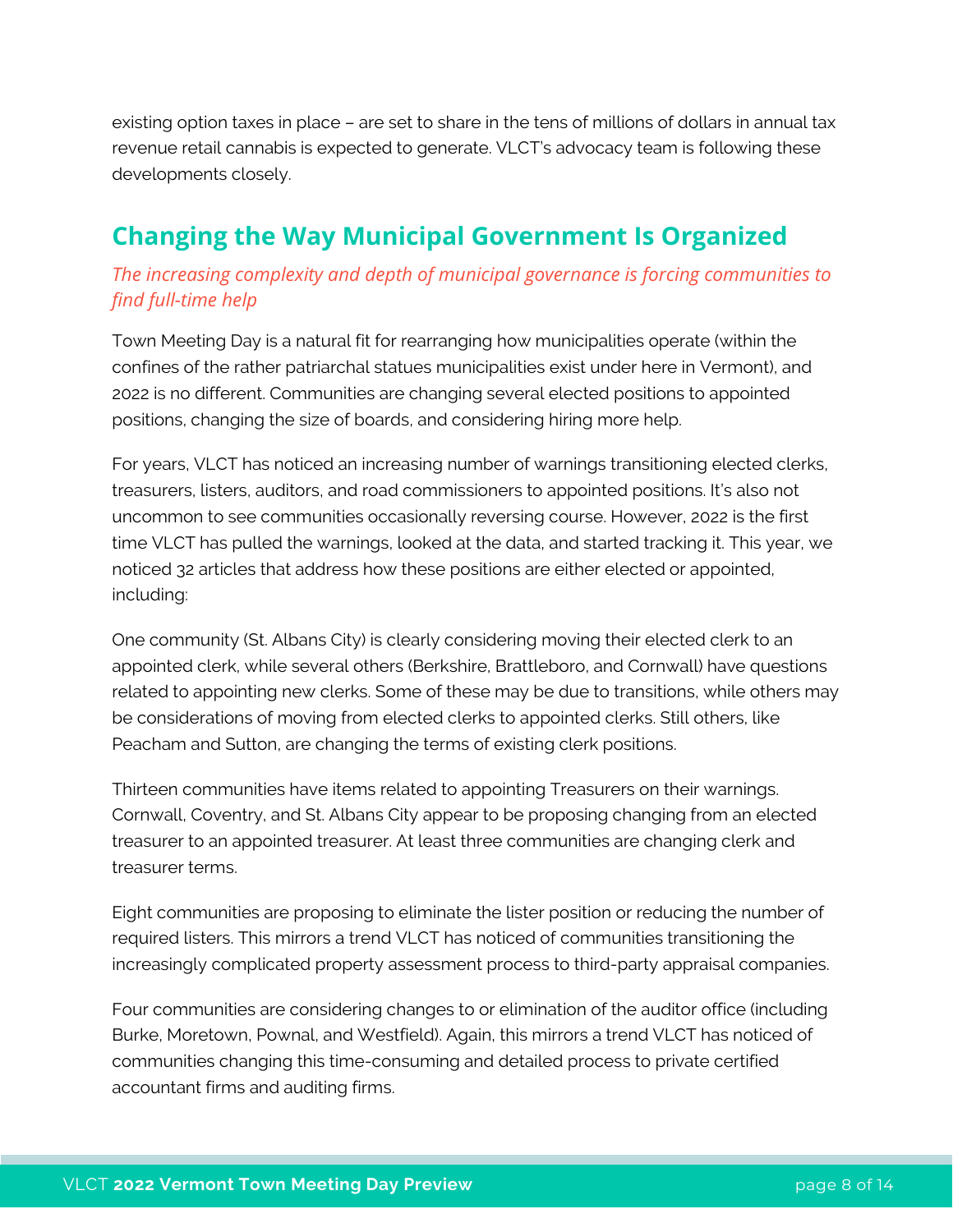One town (Rutland Town) asks voters if they should appoint a road commissioner instead of electing one.

In addition, VLCT noticed 14 other town official or operational changes put directly to the voters through articles:

- Three communities (Cambridge, Groton, and Pownal) are removing the law enforcement responsibilities from their constables. Two other communities (Mendon and Sharon) are considering changing the number of constables they can appoint.
- Three communities (Danby, Isle La Motte, and Poultney) ask voters to weigh in on whether they should conduct hybrid selectboard meetings.
- One community (Putney) is considering adding two new members to its threeperson selectboard, creating a five-person body. Another town (Pomfret) is considering extending the terms of two of its selectboard seats from one-year terms to two-year terms.
- One community (Norwich) proposes to eliminate the positions of grand juror and town agent.
- One city (St. Albans) is asking voters to embed an additional crisis intervention specialist with their police department.
- One town (Wilmington) is adding three new justices of the peace.
- And only one community (Brighton) appears to be considering transitioning to a town manager form of government this year. Its long-time town administrator, Joel Cope, is retiring this year.

# **Bonds, Projects, and Big-Ticket Items**

## *The definition of "big" depends on the size of your town*

Dozens of fire trucks, ambulances, dump trucks, and plows show up on warnings across the state this year, at prices ranging from tens of thousands for smaller vehicles to as much as \$1.25 million for an aerial ladder truck (Stowe). Several communities are asking for voter approval of much larger items. A few notable questions caught our attention.

#### **The biggest are all around Vermont's great lake, Lake Champlain:**

• Vergennes - \$25.5 million. One of the biggest infrastructure projects on a ballot this year comes from the smallest city in Vermont. The long-awaited and much needed wastewater upgrade might offer the community a great value, considering how much federal funding is available right now for infrastructure projects.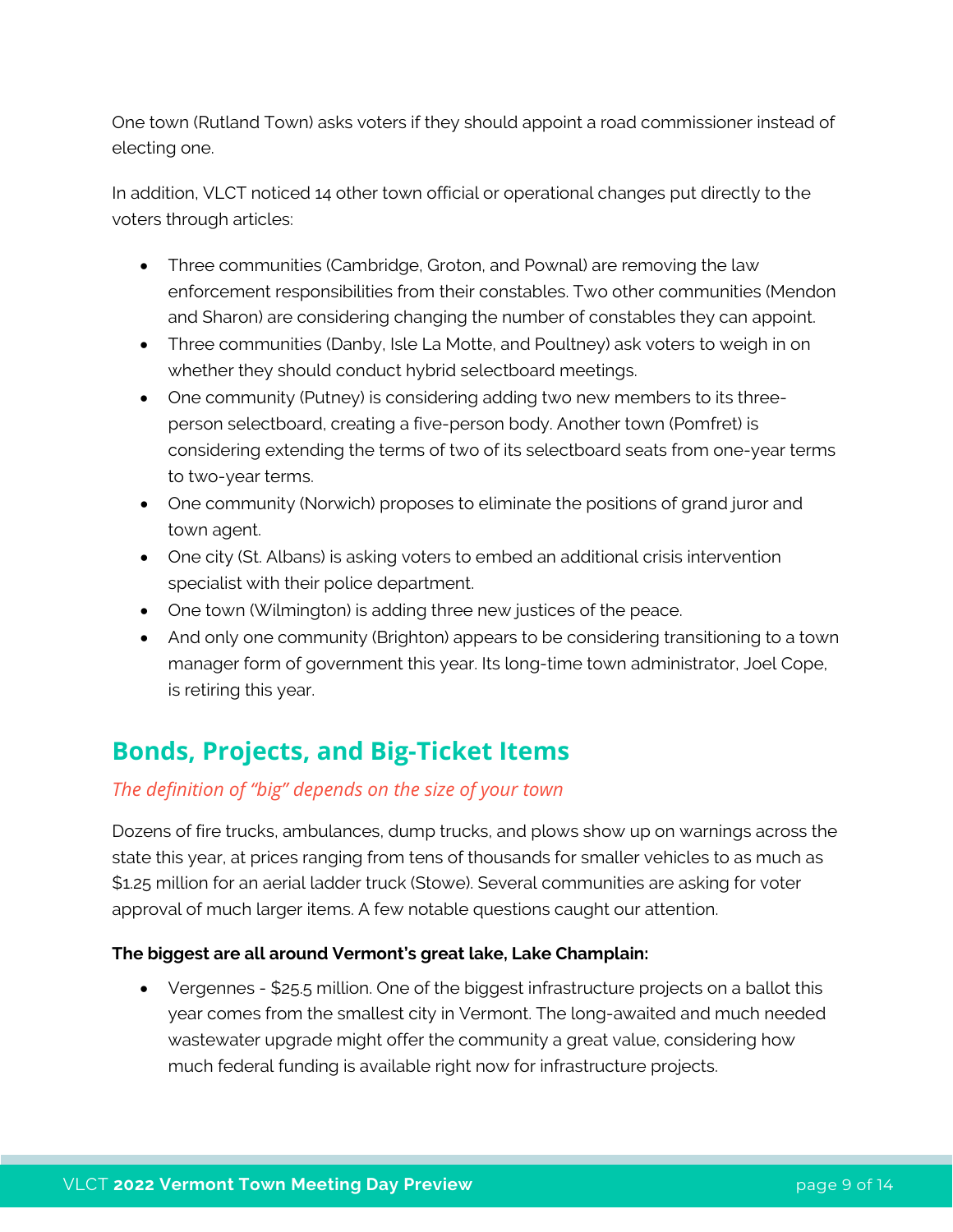- Burlington \$23.8 million. Burlington voters are considering a capital bond that includes everything from firetrucks to nine miles of sidewalk. In addition, they will be weighing in on \$25.9 million worth of tax increment finance district borrowing for "Main Street Streetscape Upgrades".
- Colchester \$16.7 million. Voters are being asked to support \$11.5 million in bonds for a wastewater project in Mallets Bay. Municipalities across the state continue to be asked to shoulder the important but expensive burden of cleaning up our waterways, especially Lake Champlain.
- Montpelier \$16.4 million for wastewater system improvements and more than \$10 million for other infrastructure work, including a \$7 million upgrade to East State Street (beware if you are heading to the VLCT offices), and \$2 million to buy the Elks Club property.

#### **Honorable Mentions:**

- Manchester \$3.1 million in water and wastewater projects
- Milton \$5.5 million for a new highway garage
- Rutland Town \$4.4 million for a public safety building
- Stowe Electric \$4 million in upgrades
- Windsor \$2 million water and wastewater bond and \$1 million road bond
- Guilford \$1.013 million to make improvements to the Guilford Free Library
- Swanton Village \$630,000 for new water meters

#### **The Interesting:**

- Northshire Community Field House \$13.5 million. At least eight communities in southwestern Vermont have advisory ballot items concerning the construction of a field house at Dana L. Thompson Recreation Park in Manchester. It's an interesting, coordinated attempt to demonstrate community support of the regional project.
- Wheelock is being forced to make improvements to their Town Hall after the Department of Justice identified accessibility issues. Voters are asked to weigh in on advisory articles on whether to go with a \$980,000 addition or a \$1.5 million addition.
- At least five cities and towns are asking voters to weigh in on how to spend a portion of the \$200 million of Local Fiscal Recovery Funding municipalities received from the American Rescue Plan Act (ARPA). Montgomery and West Fairlee are asking voters whether they should establish special ARPA funds. New Haven and Waltham have carved out time during either their town meeting or their virtual informational meetings to discuss how the communities should spend their ARPA funds. And Kirby is using their town meeting warning to notify residents of an upcoming selectboard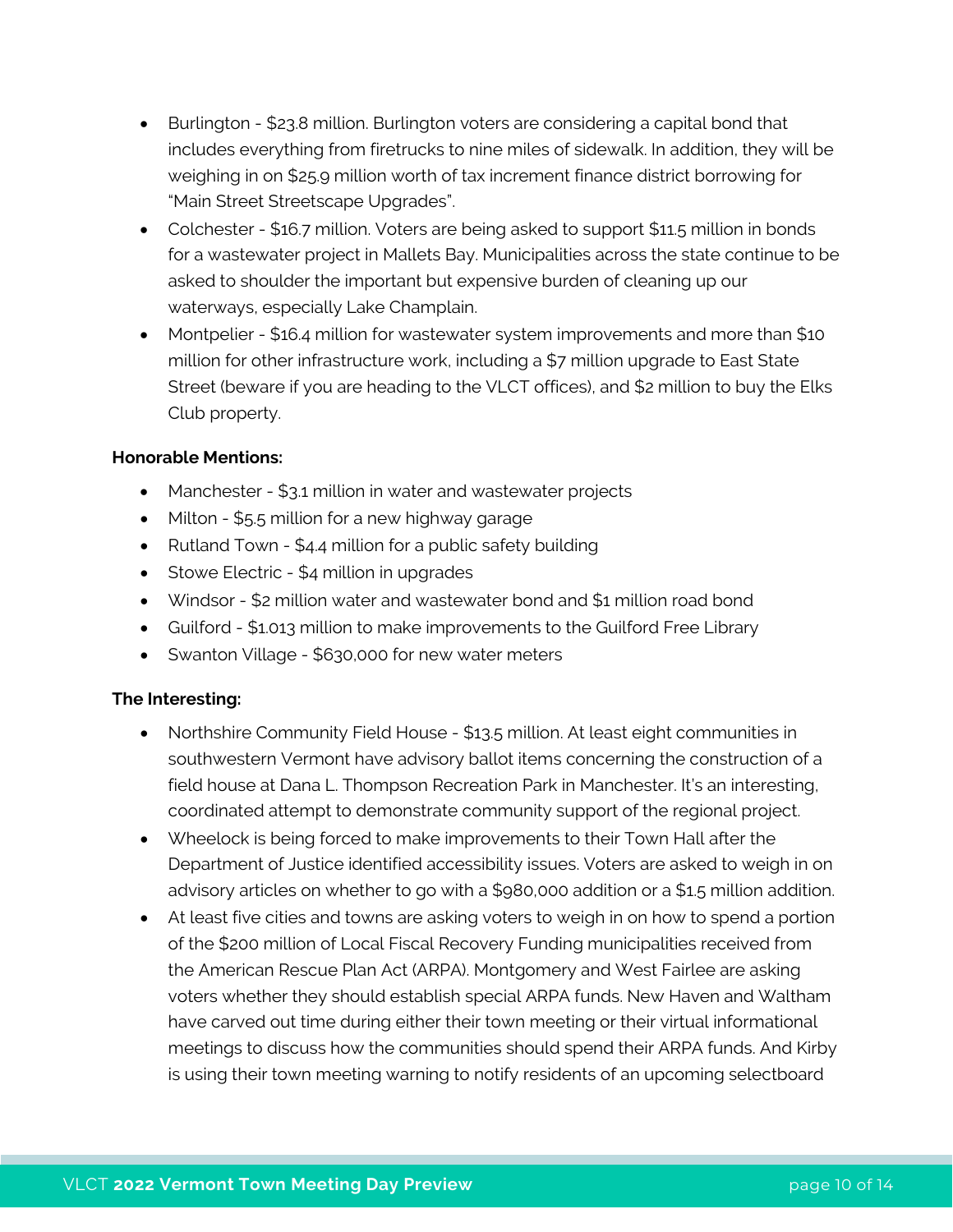meeting where they will discuss how to spend the \$150,000 of federal money they received.

- A few other communities are considering new town offices, including Strafford, where a land purchase is on the ballot.
- In addition to the dozens of named projects on the ballot this year, voters will weigh in on municipal budgets and capital budgets that include smaller unnamed infrastructure projects, purchases, and improvements.

# **Building Welcoming Communities**

## *Ballot items encouraging a renewed focus on diversity, equity, inclusion, justice, and belonging*

Equity issues are showing up on the ballot with more frequency. Last year, we heard anecdotally of this manifesting itself in ballot items related to the flying of the Black Lives Matter Flag. Here at VLCT, we convened an Equity Committee to help our Board, staff, and members address equity issues. This year, we noticed two distinct equity issues on ballots:

• Declaration of Inclusion (DOI). Thirty-one cities, towns., and villages have adopted a Declaration of Inclusion. Two towns – Chittenden and Mount Tabor – put it on the ballot this year. The Declaration of Inclusion is a statement municipal governing bodies have been encouraged to adopt by several Vermont business leaders in an effort to:

"indicate and reinforce the message to all visitors, residents, and those thinking about planning to come and stay, that:

- o Vermont is a welcoming community
- o Vermont invites all to bring their families and friends, as well as their talents and skills
- o Vermont is a community of people who will treat them fairly, provide encouragement and support for their interests
- o Vermont will bring the full resources of the state, cities, and towns to ensure their well-being and security"

VLCT has been working with the proponents of the DOI to increase awareness among our members. Learn more about the Vermont Declaration of Inclusion at vtdeclarationofinclusion.org.

• Fair and Impartial Policing. Voters in Dummerston, Marlboro, and Putney will consider non-binding articles that affirm their communities' endorsement of the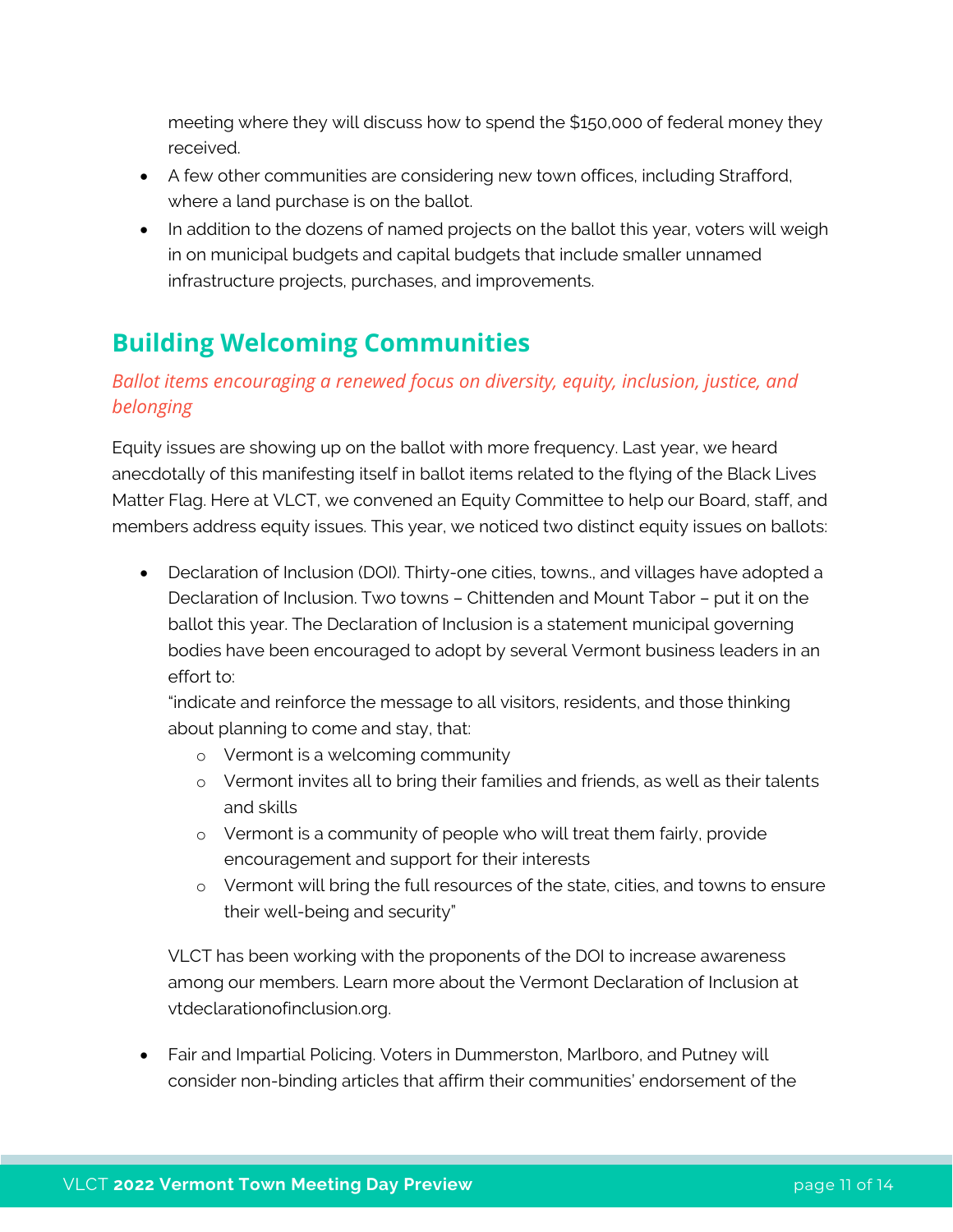state's fair and impartial policing policy, specifically provisions that limit law enforcement's responsibilities to enforce immigration laws.

In addition, we thought Cabot's question of whether to allow "Abenaki people" access to the Town Forest for the purpose of gathering medicine, food and art materials was interesting.

# **Climate Change**

## *From the practical to the aspirational*

Climate change shows up on Town Meeting Day in heated floor discussions; embedded in the budgets of just about every community in building upgrades, vehicle purchase, public transportation subsidies, and energy coordinator positions; and countless appropriations to non-profit organizations doing environmental work. However, this year, VLCT noticed eleven specific climate action-related articles that we thought others might find interesting.

- Arlington has three of those articles asking voters to establish a climate mitigation fund to lessen CO2 emissions from fossil fuel usage, and further asking voters to seed the fund with \$50,000. The goal is to make Arlington carbon neutral by 2027.
- Hartland voters are being asked to consider whether they should support the goals of the state's Clean Energy Plan.
- Middlesex is asking voters for approval to amend its town plan to include an enhanced energy plan.
- Woodstock proposes setting aside more than \$500,000 to make energy improvements to its municipal buildings.
- Duxbury is considering installing a solar array on their old gravel pit.
- Orange and Vernon are establishing conservation commissions.
- Townshend asks voters if they should purchase or accept as a gift land for the municipal forest to promote reforestation, water conservation, and good forestry practices.
- Wheelock asks voters if they want to adopt flood hazard regulations (which they'd vote on at a later date) that would make residents eligible for FEMA's flood insurance program.

## **The Expected and Unexpected**

## *It's Vermont, and these articles prove it*

Vermonters are rightfully proud of Town Meeting Day. And we generally demonstrate the best qualities of Vermonters on this high, holy day of democracy. We wanted to highlight a few themes that recur each year as well as a few items that are more Vermonty than flannel, maple syrup, and cows.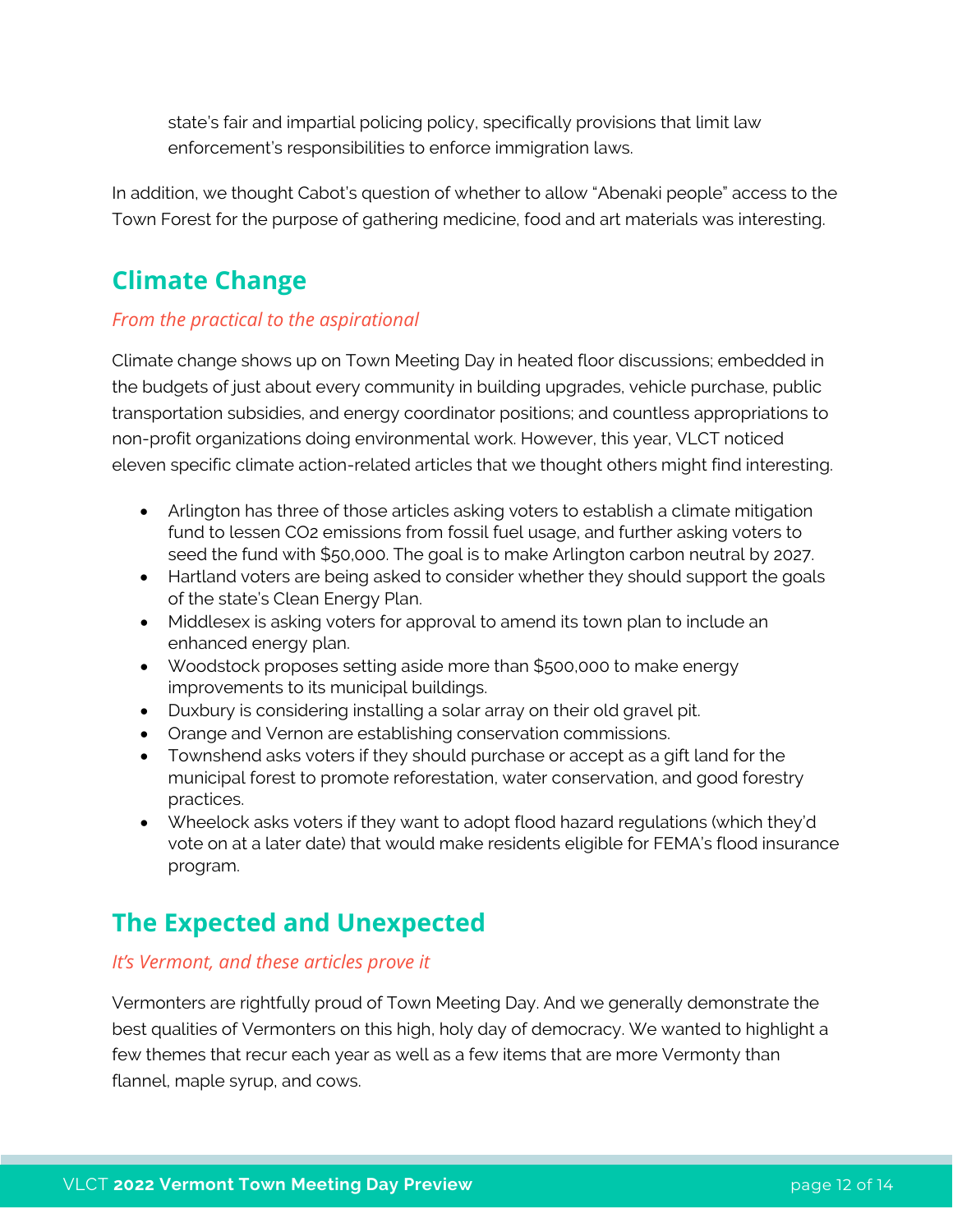- **Village and Town Mergers:** Vermonters have been debating whether we have too much or too little government since the first village was formed. This year, voters in Lyndon and Poultney are considering whether village and town governments should unite.
- **Local Option Taxes**: Currently, 17 cities and towns participate in the local option sales tax program, and 21 communities participate in the local option meals and rooms tax [\(https://tax.vermont.gov/business/lot/muni\)](https://tax.vermont.gov/business/lot/muni). Four communities – Barre City, Montgomery, Fair Haven, and Woodstock – are considering local option sales tax proposals. South Hero is considering a local option meals and alcoholic beverage tax.
- **Other Taxes:** About a half dozen municipalities ask their voters if they should publish the names of delinquent taxpayers. Several dozen cities and towns ask their voters if specific non-profit organizations should be exempt from municipal property taxes (from Masonic lodges to fish and game clubs).
- **Compassionate Communities:** Guilford is asking voters whether they should become a "compassionate community" in line with the International Charter for Compassion [\(https://charterforcompassion.org/\)](https://charterforcompassion.org/).
- **ATVs:** Communities continue to grapple with how best to address residents' interest in operating all-terrain vehicles on town roadways. Andover, Danby, and Royalton all will ask their voters if their selectboards should adopt an ATV ordinance. Municipalities do not need to ask voters for this authority. VLCT has created a model ATV ordinance which is available at [vlct.org/resource/model-atv-ordinance.](https://www.vlct.org/resource/model-atv-ordinance)
- **Take Out the Trash:** Voters in Goshen, Vernon, and Westmore are asked questions about changing trash collection services.
- **Cell Tower Concerns:** Calais, Hardwick, and Shrewsbury are asking voters if they are concerned about radiation from cell towers, and whether their towns should notify residents when such towers are constructed in their communities.
- **Long Ballots:** Of the 211 warnings VLCT reviewed, most have fewer than a dozen or so articles to be voted on. We calculated the average number of articles/questions to be about 15. Castleton topped the list with 48 warned articles.
- **Helping Hands:** Beyond the election of officers and approval of the budget, the most common and highest number of articles are dedicated to social service agency appropriations, where municipalities ask voters if they should provide anywhere from \$50 to several hundred thousand dollars for everything from GreenUp Day to the local food shelf, the local public access television station, regional development corporations, transitional housing services, libraries, fire departments, sheriff agencies, ambulance services, and humane societies. New Haven (which had 33 articles this year) asks voters if they wish to consolidate the list of social service